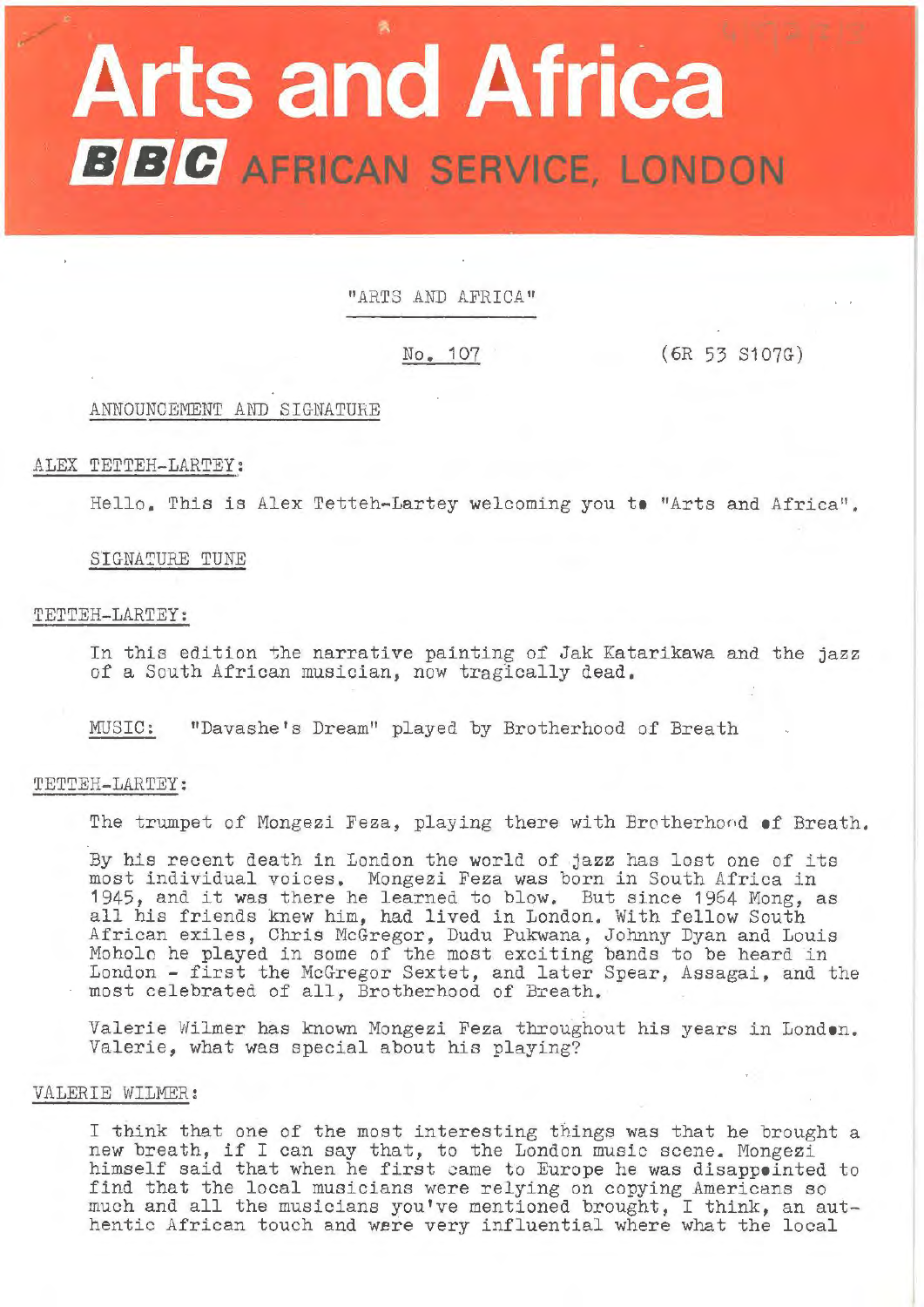musicians were doing was concerned.

# TETTEH-LARTEY:

That piece, "Davashe's Dream", I thought was extremely beautiful to listen to, very gentle. What about his technique, his virtuosity?

# WILMER:

Well, the interesting thing Alex, is that he played in a way that you're not supposed to play, according to the book, which is he puffed out one of his cheeks while playing the trumpet. Although to the inexperienced listener he might sound as though he had a fantastic technique, he really had a very poor technique in some ways. But what he did was th turn his technique to his own use, almost inventing a technique for himself, as a lot of musicians of his generation have done, and, of course, all through the ages in this kind of music.

#### TETTEH-LARTEY:

When I saw him last he looked to me very frail and small.

# WILMER:

Yes he was a very small man, but when he picked up the trumpet and played it was something else. You know one critic described him once in a very interesting way, he said he was high-stepping like a circus pony, Have you ever seen ponies in circuses, that's what he used to pony, have you ever seen ponies in circuses, that's what he used to do. It was almost like he was so small that he couldn't reach the do. It was almost like he was so small that he couldn't reach the<br>notes, it was an effort for him. But I think anybody who's heard him knows that he certainly could reach them and hit. them well.

#### TETTEH-LARTEY:

Was there anything specially African, do you think, in him?

# WILMER:

Well yes, I think the rhythmic feeling is different, definitely a very South African thing like the Kwela music that we've heard a lot of and just a very lively approach to playing that didn't rely as much on American roots as, say, British musicians would be doing.

#### TETTEH-LARTEY:

De you think he was outstanding as an African musician, especially as a trumpeter? I mean we've had some, to my way of thinking, .outstanding trumpeters in West Africa -  $E.F.$  Mensah and Victor Olaiya for example.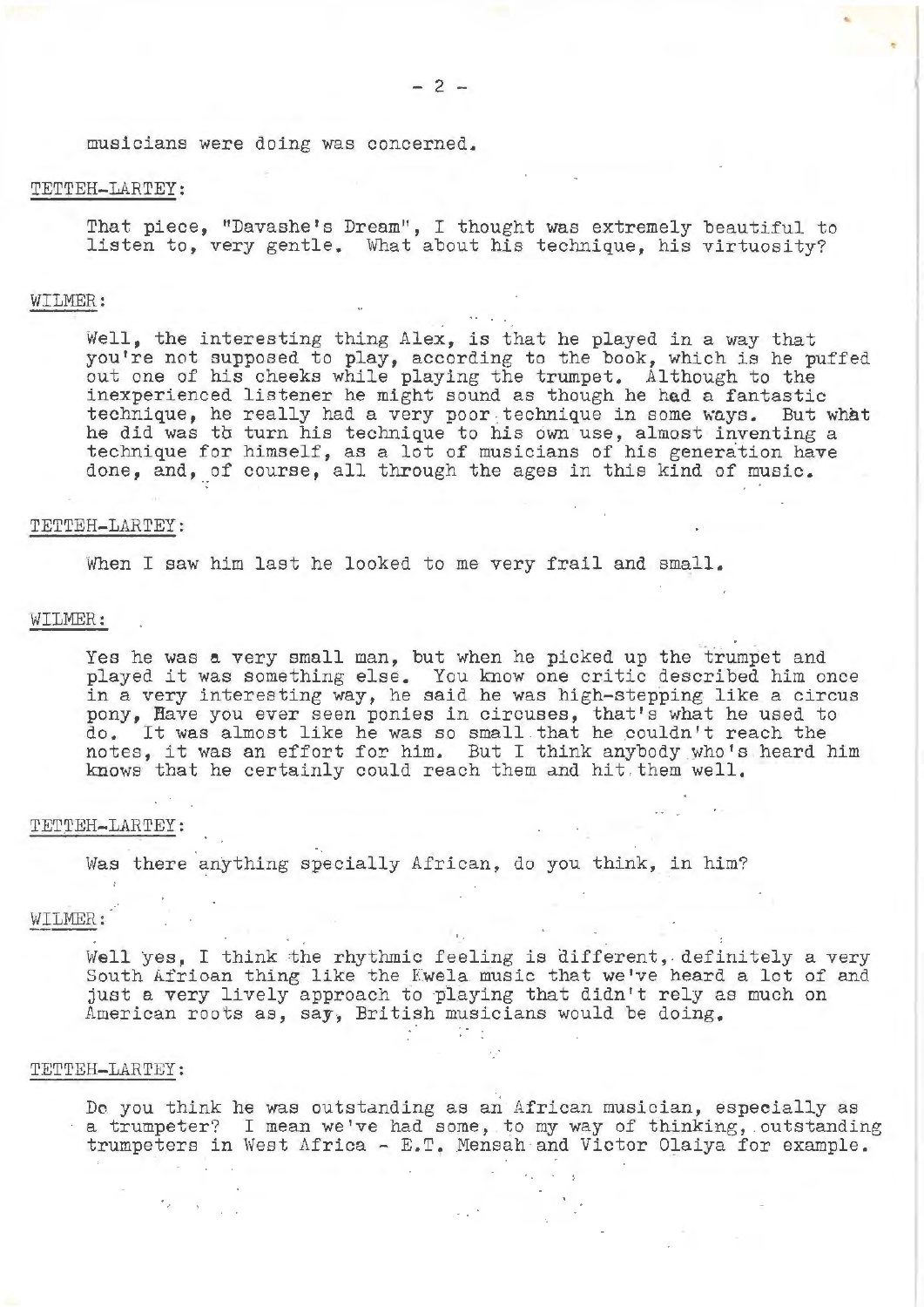# WILMER:

Well when you hear someone like E.T. Mensah, he plays with a very conventional technique, he hits what we're told in Europe and the rest of the World are all the right notes. Mongezi didn't mind whether it was a wrong note or not. He could make mistakes and get away with them and so he played according to his own personality.

#### TETTEH-LARTEY:

In what way do you think his music reflected his personality? What sort of man was he?

#### WILMER:

Oh he was a very quiet person, but when he was on form, enjoying himself, he could be quite explosive. But the themes that he wrote are sort, he coald so quiet on property, when he started to solo, the other side of his nature, which wasn't often seen to the public, came out through the trumpet.

# TETTEH-LARTEY:

How did his style develop over the years?

#### WILMER:

Well I heard him when he first came here, he'd been here for about a week and he and the Bluenotes  $\sim$  as the sextet was originally called  $\sim$ week and he and the Bluenotes - as the sextet was originally called - played at the I.C.A. In those days I'd say that they were very mush following Ornet Coleman's music. Ornet was one of the most influential figures in the last twenty years of jazz. Mongezi, it's been said, copied *Don* Cherry, who was a trumpet player who was with Ornet, and they both played small trumpets, little trumpet, piccolo trumpet they're called, sometimes with four valves. But gradually Mong's playing changed where, as I said, he was expressing more of himself, rather than what seemed to us initially as *Don* Cherry's music.

# TETTEH-LARTEY:

Yes. Mongezi, as we've heard, played with different groups over the years. How did his style differ from playing with one group tn playing with another?

#### WILMER:

Well there were two bands  $-$  Spear and Assagai, which were basically well there were two bands + Spear and Assagal, which were basicatly<br>commer•ial bands, music for dancing, fun music if you like, and Mongs would play in a more Kwela-orientated style when he played with those bands. When he worked with the Brotherhood of Breath or the McGregor Sextet, it was more serious music, if you like. If we listen to a record by Spear I think we can hear the more South African side of his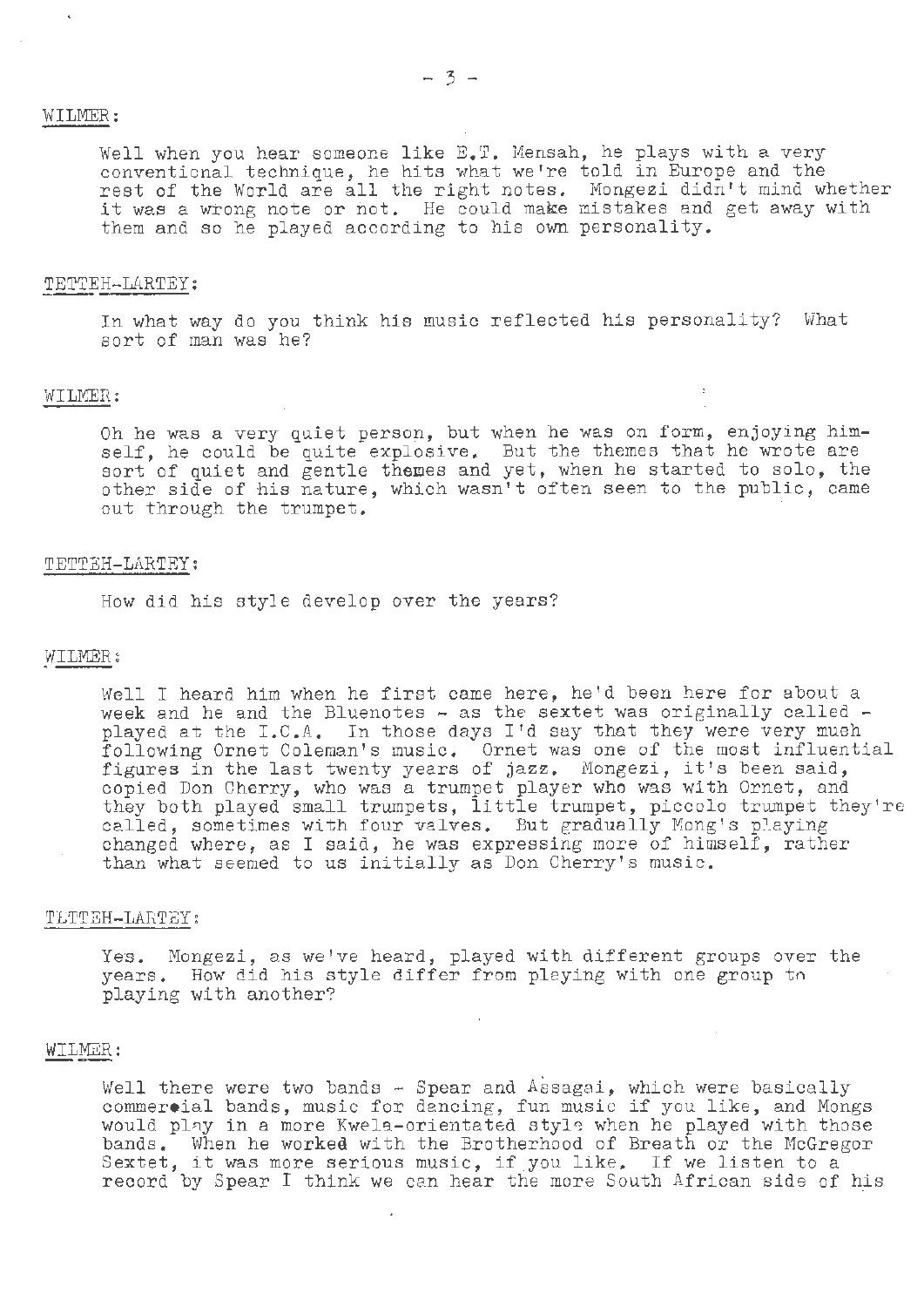personality, the more African side.

MUSIC: "Davashe's Dream" played by Brotherhood of Breath.

#### TETTEH-LARTEY:

This was the South African, as you see. How does his playing with the other bands reflect some other aspect of his personality?

## WILMER:

Well the Brctherhood of Breath, which is Chris McGregor's big band, I think the name of it shows a kind of communal breathing of spirits enink the hame of it shows a kind of communal breathing of spirit.<br>and soals to the audience. It was the idea of giving themselves, and soals to the audience, it was the luea of giving themselves,<br>their minds, their beings, if you like, and I think Mongezi, when he<br>plays with a band like that, that's what he's doing. When he's playing with Spear he's playing for dancing like he must have done in the townships back home.

# TETTEH-LARTEY:

Well let's hear then the more serious aspect of Mongezi's personality, when he plays with the Brotherhood of Breath.

MUSIC: "Flute Music" by Mongezi Feza from "Flute Music".

# TETTEH-LARTEY:

A sound from Mongezi Feza's trumpet, unhappily to be heard no more. That tribute was from Valerie Wilmer.

Let's turn now to a different art. form from a different part of Africa. Jak Katarikawe used to be a taxi-driver in Uganda. Now he makes his living by paipting. He teaches in the school of art at Makerere University and he has recently been exhibiting twenty-one of his paintings at the Commonwealth Institute in London. Andrew Salkey went to look at them.

# ANDREW SALKEY:

Jak Katarikawe, or Jak, as he is popularly known, both in Kampala and in London where he has recently spent some time in setting up his exhibition and doing research work, is I think that most interesting of artists, a narrative painter.

You see, his compositions, mainly made up of human and animal. figures, tell stories, some serious, some humorous, but all of them a sheer .delight to look at with their striking images and handsome colour and impressive masses and .patterns.

Jak Katarikawe paints very direct pictures, using bold forms in even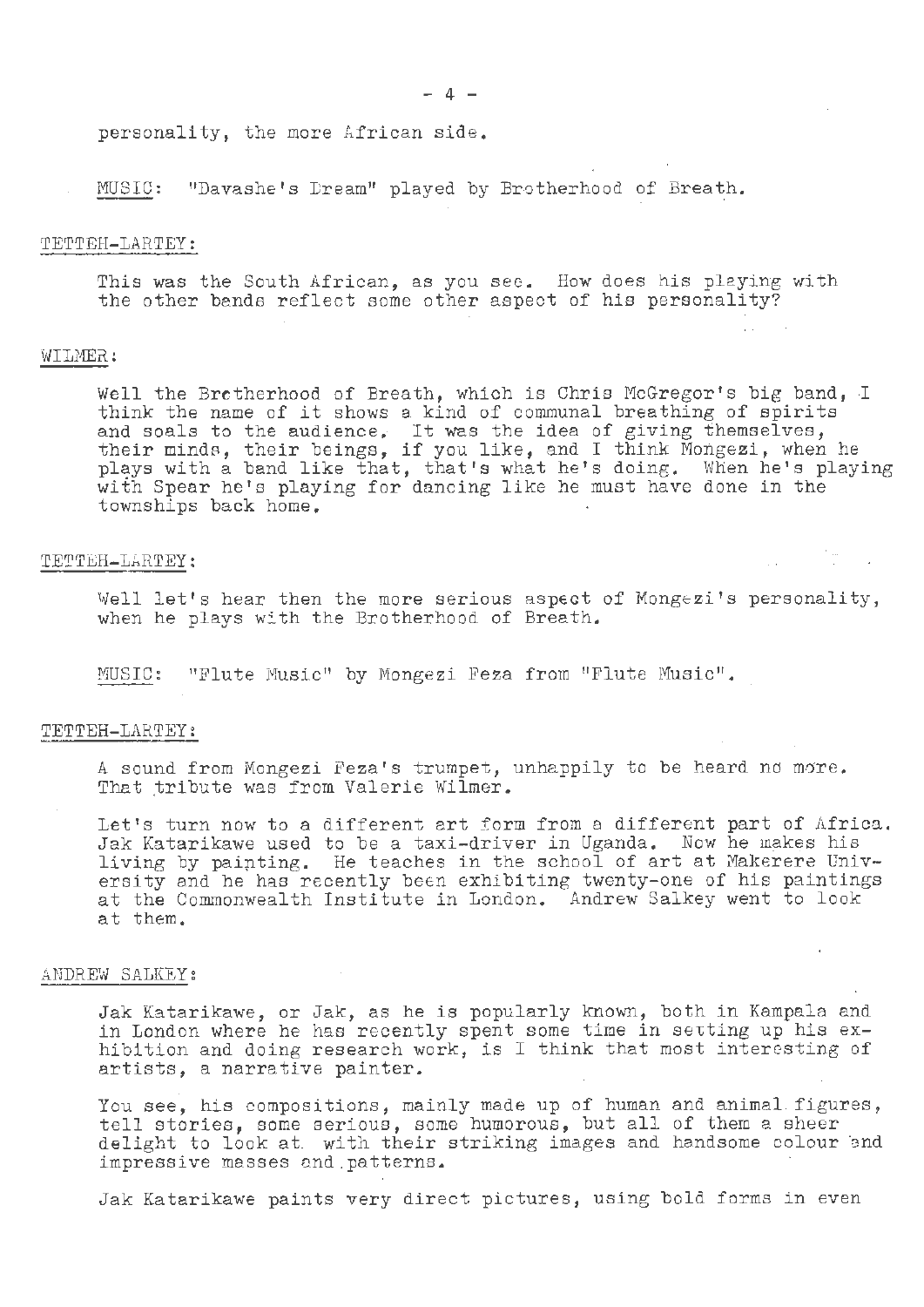bolder colours, in oils for example in oils mixed with crayon additions, and he also does very attractive gouache studies.

He uses a cunning simplicity in everything he does: simple draughtsmanship, straightforward relationships of colour and design. And people - women, children and men - in that order incidentally, are his central subjects, especially women, whom he delights in portraying in strong and voluptuously personable, commanding figures. They virtually dominate all the canvases in which they appear, even when they may not be the intended centres of narrative attraction for the artist himself. I mean I saw this in the exhibition.

But it is Jak's narrative strength, his extraordinary story-telling power, that appeals immediately when you approach the twenty-one paint-<br>ings in the exhibition.

Now here are a few examples of the background stories to the paintings: "Random Love", for instance, tells about the fact that a cow "has three friends but is worried because she is not sure which is the father of the calf". Then there's "Happy Half-Half". That's another painting that's about a woman who, on the eve of her wedding, "hears that her man had been arrested for stealing money with which to buy her shoes. The wedding is cancelled of course, and she is sorry that the guests are disappointed but glad she has found out her intended as a thief"; and the third painting, "There are no Secrets", in which, we learn that "the lady was married. Her husband returned home from safari earlier than expected. The lady's lover, seeing the husband, did not keep his appointment of course. The lady was confused, believing one to be the other. Now she has returned to her mother with her child and is no longer married. She now has a marriage guidance business and tells her clients to remain faithful because secrets will out!"

I took those, incidentally Alex, from the catalogue notes, which, like the paintings themselves, are delightful to look at, again and again.

Jak I think is the kind of painter I could never have enough of. He reminds me of two other **impertant** and popular narrative painters: Kofi Ricardo Wilkins, the Jamaican artist, and his work is very well-known in Uganda, where he taught Art at Makerere University, and Arthur Boyd the Australian painter.

All three people you see are what I would call people-centered, folklore, myth-inspired artists. Jak Katarikawe perhaps even more so than Kofi Ricardo Wilkins and Arthur Boyd, because Jak not only represents his people as solid figures in his work but he also illustrates their stories; in other words, he shows them in action, living and entirely memorable.

Well I thoroughly enjoyed his Commonwealth Institute exhibition in London and can only hope that his work travels far and wide throughout Africa, for after all, he is a people's artist, if I ever saw one, and a narrative painter we must all cherish!

#### TETTEH- LARTEY:

You seem to have been very favourably impressed and you affect me with